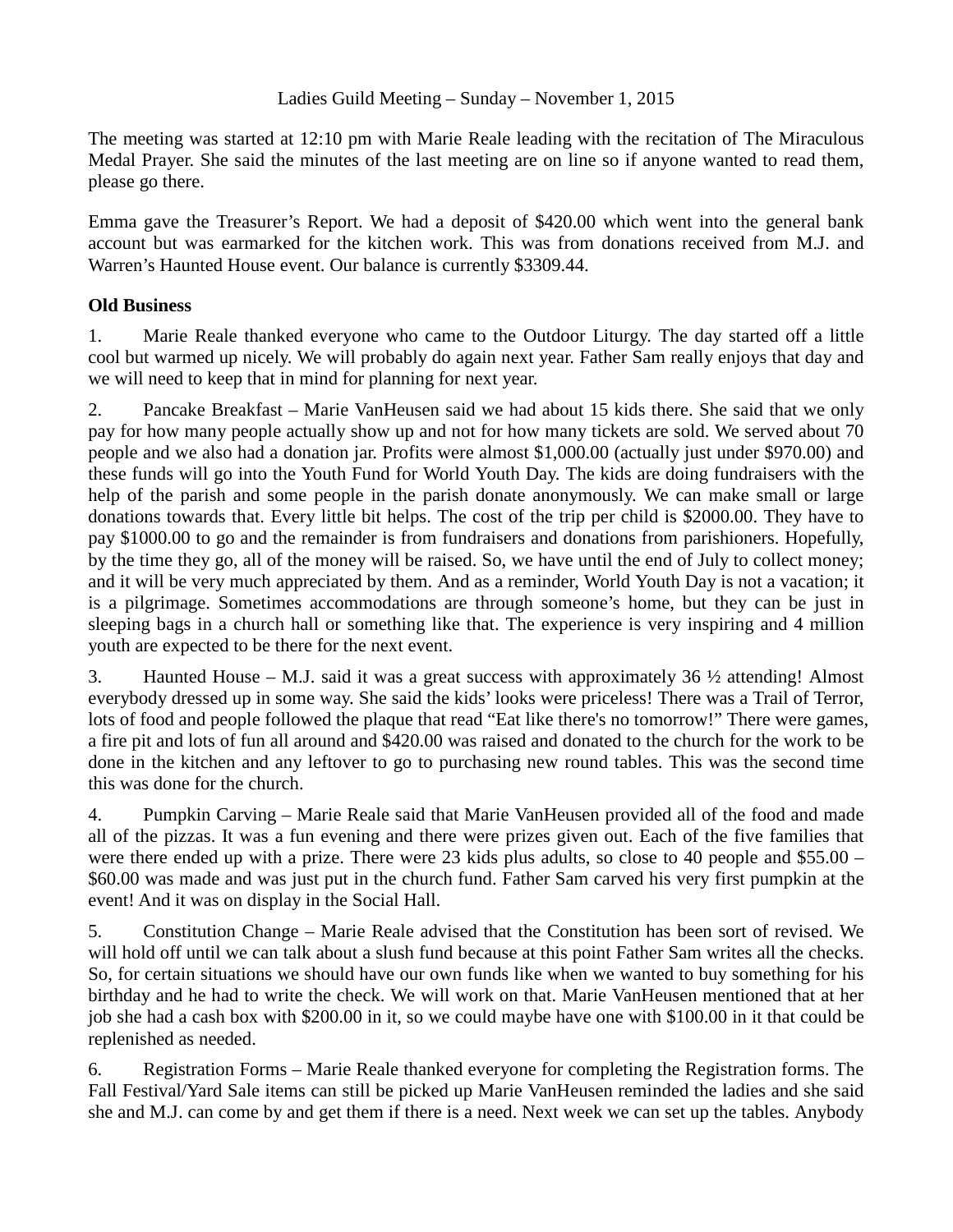who hasn't signed up please sign up now. We need to get some of the guys after church next week to help put the chairs on the racks. Then, the following Tuesday, Wednesday and Thursday Marie VanHeusen and MJ will be in the Social Hall working so if you can help out for a couple of hours, it will help. Friday the  $13<sup>th</sup>$  is the last day to accept donations for the sale. Parish only shopping night is Friday night before the sale. Also, that is the drop off date for baked goods. Everyone needs to be there early on Saturday morning, like at 6:30 am. Marie Reale said to please remember whatever you bring, make sure you think somebody will want to buy it. We don't want to fill up our dumpster before the sale. Mary Dassau offered to dispose of cathode TV's if they don't sell because the dump won't even accept them. M.J. also reminded us if you are going to donate kitchenware, please wash it really well before you bring it. We don't want items with grease or food particles stuck to items to be sold! Make sure clothes and shoes are clean and in decent shape. We will sell by the bag, \$5.00 to start and them later \$3.00 a bag. By 10:30 or 11:00, we will lower prices. If you are available at all to help for any length of time, please come by. Any time frame while someone is there will work but if you can write down what time you are available, it will be helpful with the planning. And, we will have departments again as that seemed to work well. There will be electronics and miscellaneous housewares, shoes and clothes, jewelry and accessories, holiday items and crafts and toys. We will have floaters between departments like last year. The Friday night before the sale is also when the parish can shop, from 4:00 to 7:00 pm. Jessica had a suggestion that if we purchase the night before, take the items with you. It gives the wrong idea if at the start of the sale when the public comes in if good stuff like a sofa is already marked sold. The bake sale has its own list of volunteers and Jessica reminded us to package baked goods in individual or small sizes; and she will have small boxes available like she did last year. She said all items should be made in your kitchen, even if you are baking cookies from a roll for example. And she said larger cakes are hard to sell because they are more expensive and they also cost more to make and we don't want to have those left over. One suggestion is to maybe cut a cake in half and package and sell that way. Pies should be okay whole. Breads are fine; even small loaves. Jessica also reminded us to make sure we label so people will know if an item contains nuts, etc. And the prettier something is packaged, the better it sells. Couple of other reminders, if you are good with a certain department, by all means you can volunteer for that area. Cleanup crew should be here by noon. The truck picking up leftovers will be here at 1:00. The sale runs from 7:00 to 12:00 and lunch will be served for the workers after the sale. Once we close up from the sale, we will start bagging up what we want to save and separate what goes on the truck and what goes in the trash.

7. At the conclusion of the sale when we are resetting up the Hall, we will keep the back corner for the Christmas Sale area for kids. Marie Reale said we will let the children shop the first two weeks once it is set up and then the parishioners can shop. There is no charge for what the children select and we will wrap for them, but usually the parent will put a donation in if their child is shopping. Mary Louise suggested we ask Father Sam to put something in the bulletin about the first two weeks being reserved for children only. We will need to man the gift table so we will need volunteers for this and to wrap.

8. Letterhead – Marie Reale said we now have a letterhead from Father Sam so when we go to a business for a donation for an event, this should make it easier for us to solicit donations. Lots of businesses require this and need it beforehand. And if a business is willing to donate say \$100.00 for an event, maybe they could donate four \$25.00 gift cards instead. If you have a connection with a business, this might be a suggestion.

9. Jesse Tree – Marie said this needs to be done before Thanksgiving. Michelle Gray is our point of contact and as in the past, when we take a name, we sign up on a log and take the tag with the information for the recipient and return the gift **unwrapped** and with the tag attached. The Jesse tree should be ready by the  $15<sup>th</sup>$ . We have a deadline to have the gifts turned in.